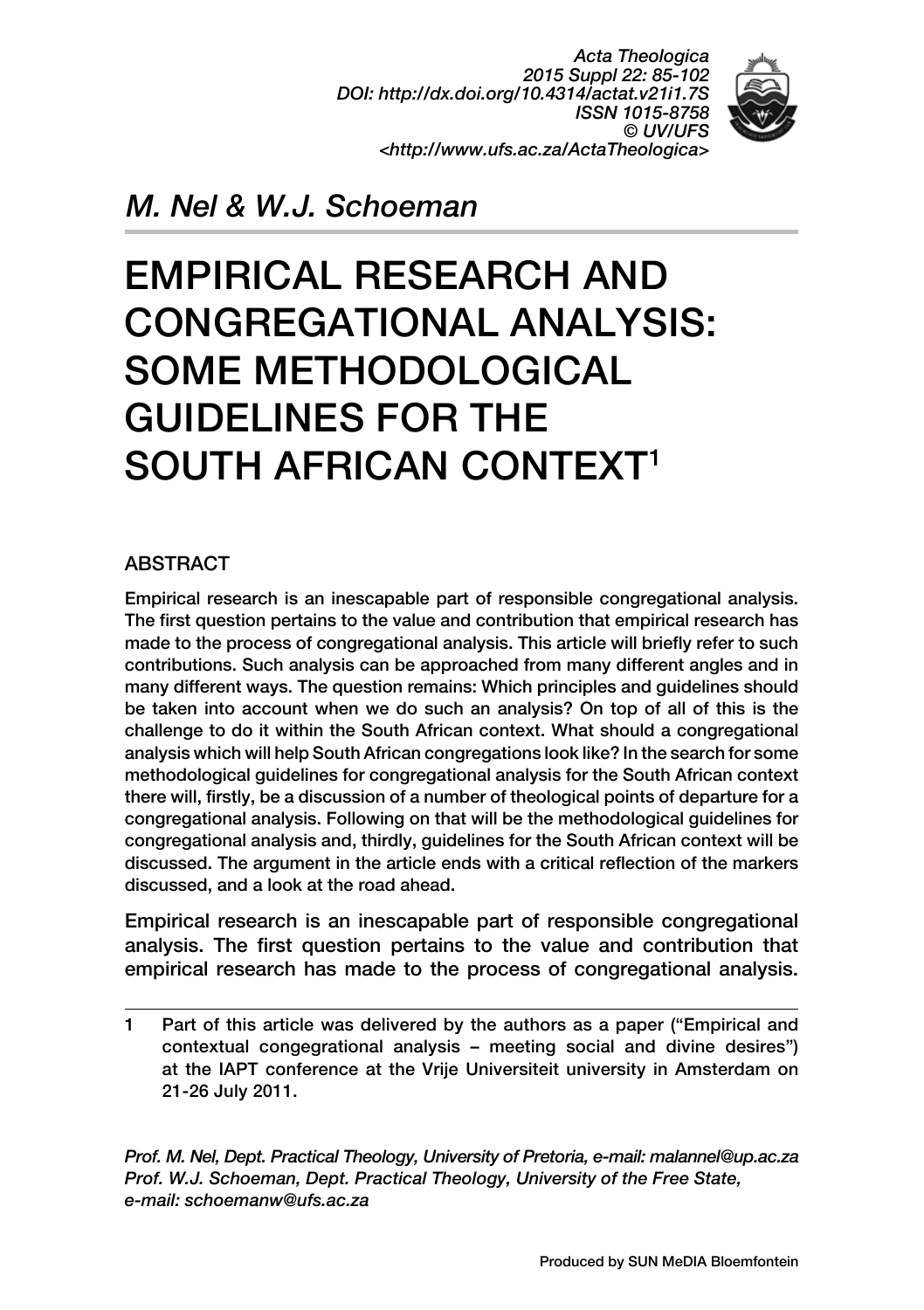This article will briefly refer to such contributions. Such analysis canbe approached from many different angles and in many different ways. The question remains: Which principles and guidelines should be taken into account when we do such an analysis? On top of all of this is the challenge to do it within the South African context. What should a congregational analysis which will help South African congregations look like?

Congregations are contextual realities. While the Church and congregations are at the same time a theological and cosmological reality, it is in particular a geographical and contextual reality. Congregations have addresses and are, for that reason, not abstract entities. They have been called by the Holy Trinity and put in a specific place; therefore it concerns text and context (Van Gelder 2007:104–107). Within this geographical context they participate in the recreation. To escape this, using whichever pious arguments, is actually the participation of congregations in an irrelevant journey which does not serve the kingdom. As a new and spiritual creation all involvement is firstly contextual, *inter alia* because of the fact that to be human is to be local. Despite global connections and networks (virtually every moment) being human is locally bound. Congregations, like people, can only 'be' local – here and now. Identity is at the same time local and global, but contextually first and foremost local. Congregations only have missional integrity when they are contextually relevant (Nel 2011 e).

In the search for some methodological guidelines for congregational analysis for the South African context there will, firstly, be a discussion of a number of theological points of departure for a congregational analysis. Following on that will be the methodological guidelines for congregational analysis and, thirdly, guidelines for the South African context will be discussed. The argument in the article ends with a critical reflection of the markers discussed, and a look at the road ahead.

## 1. GENERAL THEOLOGICAL POINTS OF DEPARTURE FOR A CONGREGATIONAL ANALYSIS.

Why is empirical research an indispensable tool for congregational analysis? Various reasons can be presented, but the following theological and empirical reasons serve as motivation for congregational analysis.

1.1 No congregation has become what it already is in Christ. The identity of being is already in Christ valid. There is no need to become who we 'are'. The eternal calling for congregations is to become what they already are in Christ. This is described in many multi-coloured metaphors. This is what congregations are involved with, admittedly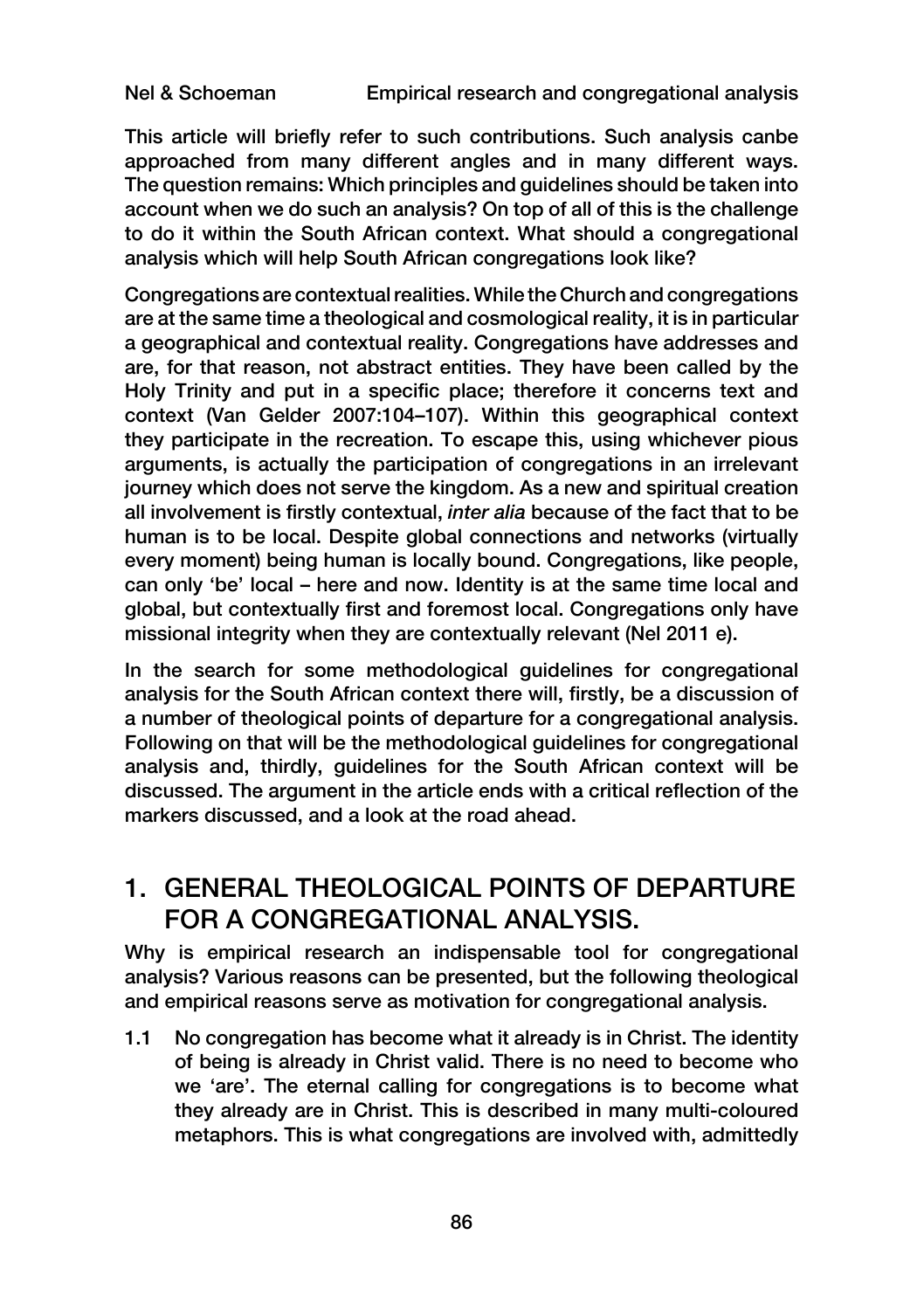some in a more purposeful manner. At times it seems that certain congregations have made peace that they are not becoming who they already are in Christ. Others resist this purposefully. They have declared the past as the objective and for them the past is better than the future.

Change motivates the renewal of the congregation or, according to the terminology of many, the development of a missional congregation. This phase of 'motivation' is a basic theological and constant phase in the process of congregational renewal (Nel 1994:125–147). This reformative calling motivates and informs the process. It is, however, also a process which questions why and where reformation is required. In the growth of a congregation it is essentially concerned with reformation changing towards God's purpose and the calling of the congregation. A given or defined identity requires a lived identity and this lived identity may also be described as the empirical identity of a congregation (Nel 1998:37). Congregational growth is concerned with the change and renewal of both identities. In the case of congregational analysis it is, in particular, concerned with the research of an empirical identity of a specific congregation (Nel 2015:256-257).

- 1.2 It is precisely the empirical reality of the congregation which brings the voice and context of the local religious congregation into play. In consideration of the congregational ecclesiology the empirical reality also comes into play, as the 'sources' are more than just the Bible. How the congregation, as creation of God, understands and uses the Bible plays a decisive role. The same text also plays a role in analysis, but there is another text which should be considered. A religious congregation, as the creation of God, has its genesis and functions – in a specific context and time. How they understand themselves and how they in this genesis give form to their given identity is relevant. The question is not so much why the analysis is necessary, but which guidelines and principles are relevant. An analysis of the congregation as text within context is as necessary as, for example, the exegesis of the Bible text for a sermon. Both take place within a hermeneutic framework dealing with text and context (Hendriks 2004:19; Van Gelder 2007:104–114).
- 1.3 What is happening in the changing and functioning of any local congregation can be established in more than one way. For example, it could be described by way of listening to stories about and in the congregation. In essence it deals with what Osmer describes as 'priestly listening' within the 'descriptive empirical task' (Osmer 2008:28).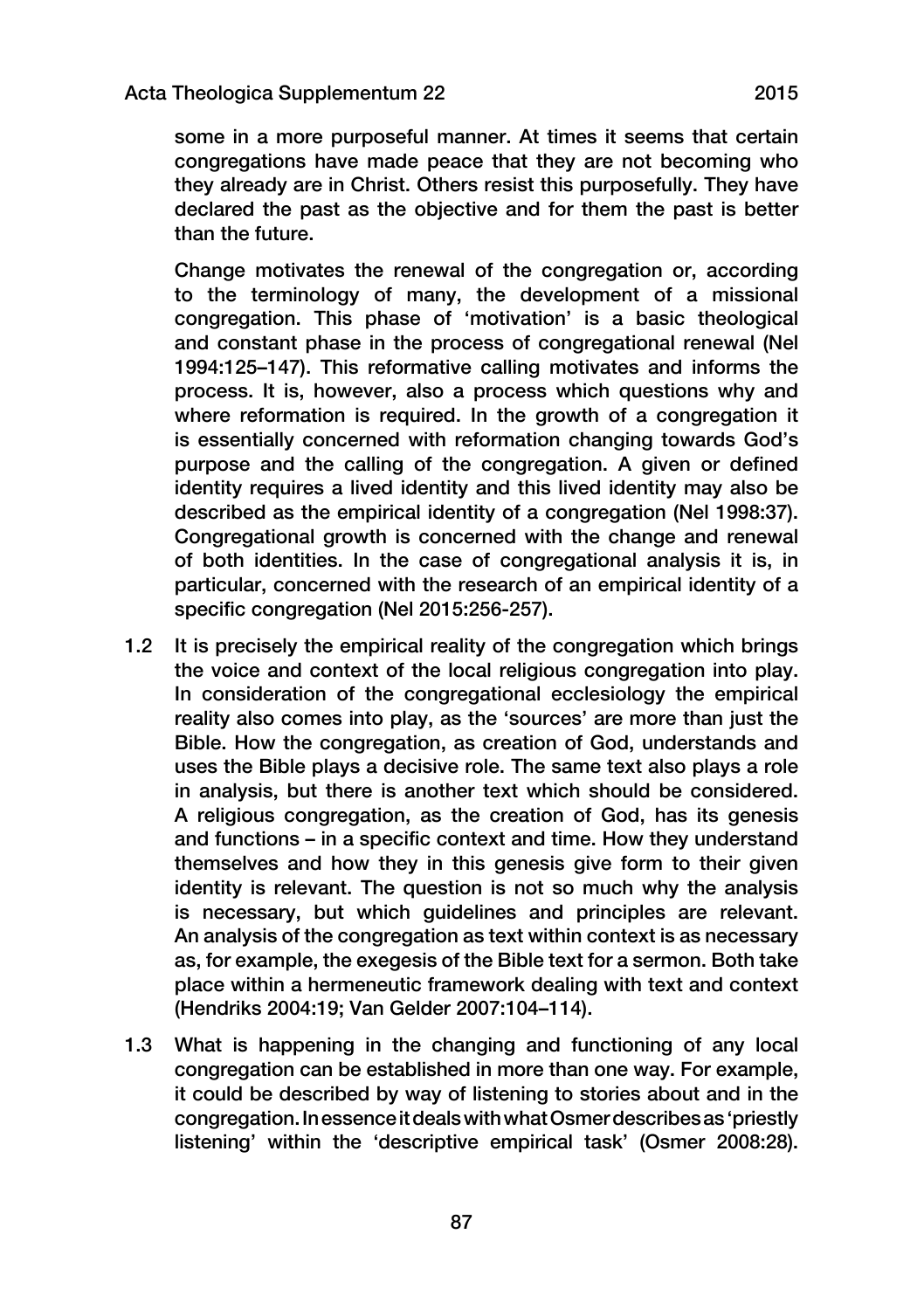The process of listening embraces different approaches, from informal to formal and structured; all approaches have value and contribute to the understanding of the congregation. There is, and remains, space for statistical analysis of facts, data and interpretative information in and from the congregation. The guidelines stay the same whichever way 'listening' is being employed. The congregation is a contextual reality and in this sense a sociological reality, but as a religious congregation it is more than a sociological reality. Theological points of departure, specifically a practical theological ecclesiology, cannot be ignored as directional coordinates. One of the definitive questions is how the congregation takes part it this own analysis, thus becoming part of the theological reflection. A congregation is not analysed in the manner that a doctor diagnoses a patient. The consultant or task team accompanies the analysis of a religious congregation by itself. In the wider methodology of congregational analysis these congregational processes are of critical importance. It is connected with a confessional acknowledgement that the religious congregation also functions spiritually independently (Firet 1977:236). Congregational analysis can be described as 'returning the ministry to the people' (cf. Ogden 1990).

1.4 A further leading principle in the establishment of values for an empirical analysis is of an ecclesiastic nature. What is the congregation supposed to be involved in, in whichever context: this on the normative level (Osmer 2008:129–173). With what and where is God busy in his world? With what are his supporters as a religious congregation busy? If it is accepted that the congregation has been formed to give expression to God's purpose for humans, what then is the agenda? In practical theology it is generally accepted that this 'business' of the Church, and specifically the congregation, is the coming and seeking of the kingdom. It is not possible to escape this field of tension. If this is not professed the Church is reduced to another sociological organisation and the congregation is judged only against its congregational value. This is the field of tension between obedience to its calling (understood from a theological perspective) and the social values of the congregation. The field of tension has to remain. The realities of the kingdom keep it on the table of the congregation. It is, and should be part of the tension created by a missional ecclesiology. What is conveyed in this paragraph is not the discontinuation of tension, but the emphasis that the normative within confessional churches co-determines. The exegesis of the Bible texts is as important as the exegesis of the context. They are, however, not equally authoritative. As difficult as it may be to identify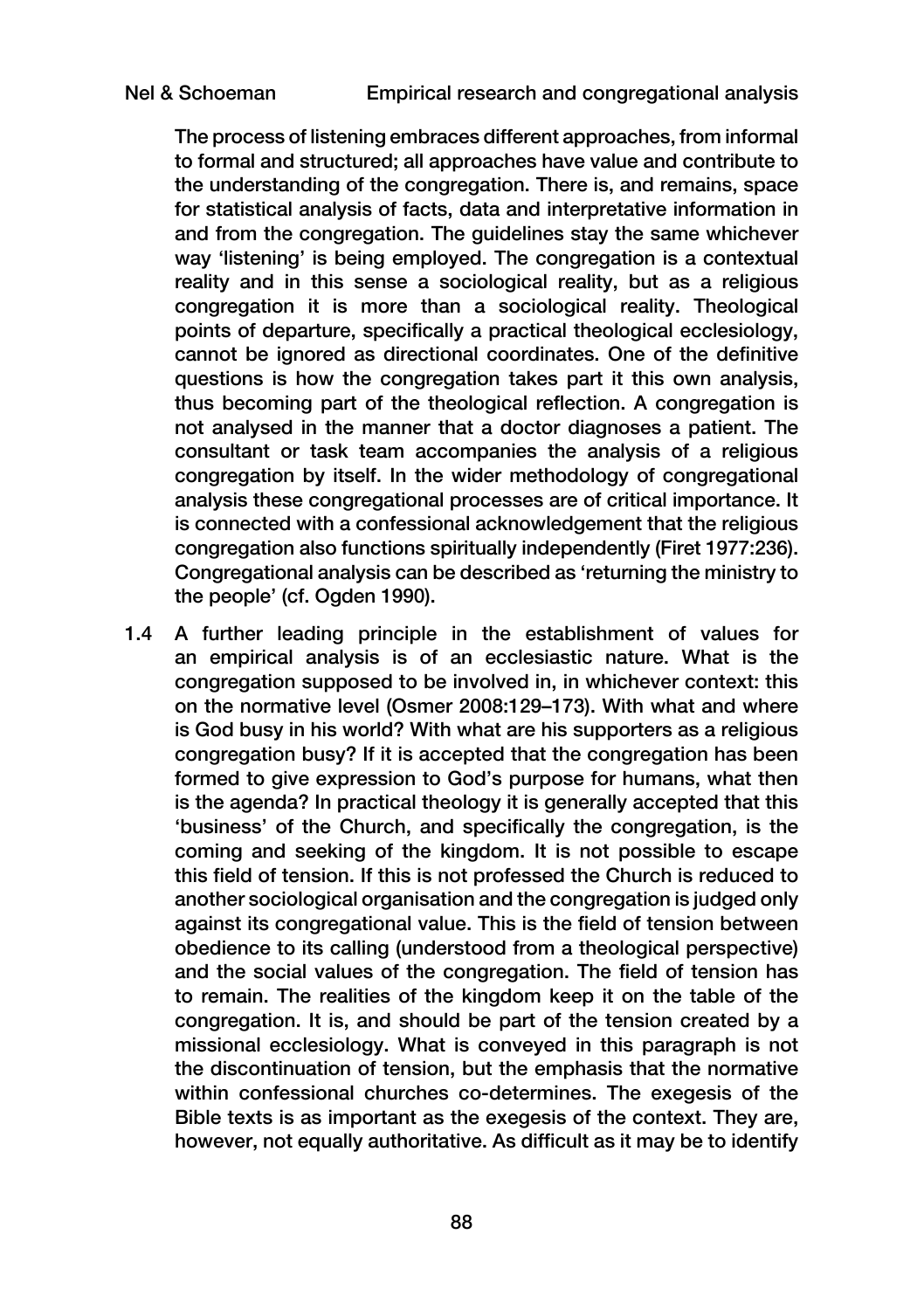these 'normative values' it is necessary. In a congregational analysis the following must be taken account of:

- The missional being of the congregation.
- The critical role of service as a congregational fulfilment of a role in the arrival of God in the congregation and through the congregation to this world (Nel 2009).

This last requirement determines and informs the necessity and content of the congregational analysis as part of its theological and empirical identity. 'Discerning the local congregation as a defined and as an empirical subject plays a major role in answering the research question. The hypothesis is that when theology is taken serious local congregations can be analysed, but it is driven by specific theologically informed motives' (Nel 2009). The faithfulness of the congregation to the Gospel and the missional integrity of it as a local faith community can therefore, as an empirical reality, be analysed. The next question is then to describe this empirical process of analysis.

## 2. CONGREGATIONAL ANALYSIS FROM AN EMPIRICAL STANDPOINT

Therefore the next question is: what contribution can an empirical methodology deliver in the process of congregational analysis? As already referred to, this brings into play Osmer's (2008:28) first question, namely: What is happening here? In the first instance it can be argued that the methodology of a congregational analysis should be regarded as a process.

Congregational analysis is part of a greater process of development and growth within a congregation. It, therefore, cannot take place in isolation in a congregation. It should make a contribution to the process through which a congregation researches the purpose of its existence. Congregational analysis is in itself a process. By considering it as part of the methodological process, the standard of congregational analysis can be improved, making it part of an answerable process (Bruce & Woolever 2010:8). Attention will be paid to the following methodological aspects:

A congregational analysis as part of a research cycle.

A mixed methodology as a point of departure for congregational analysis.

A few methodological requirements for congregational analysis.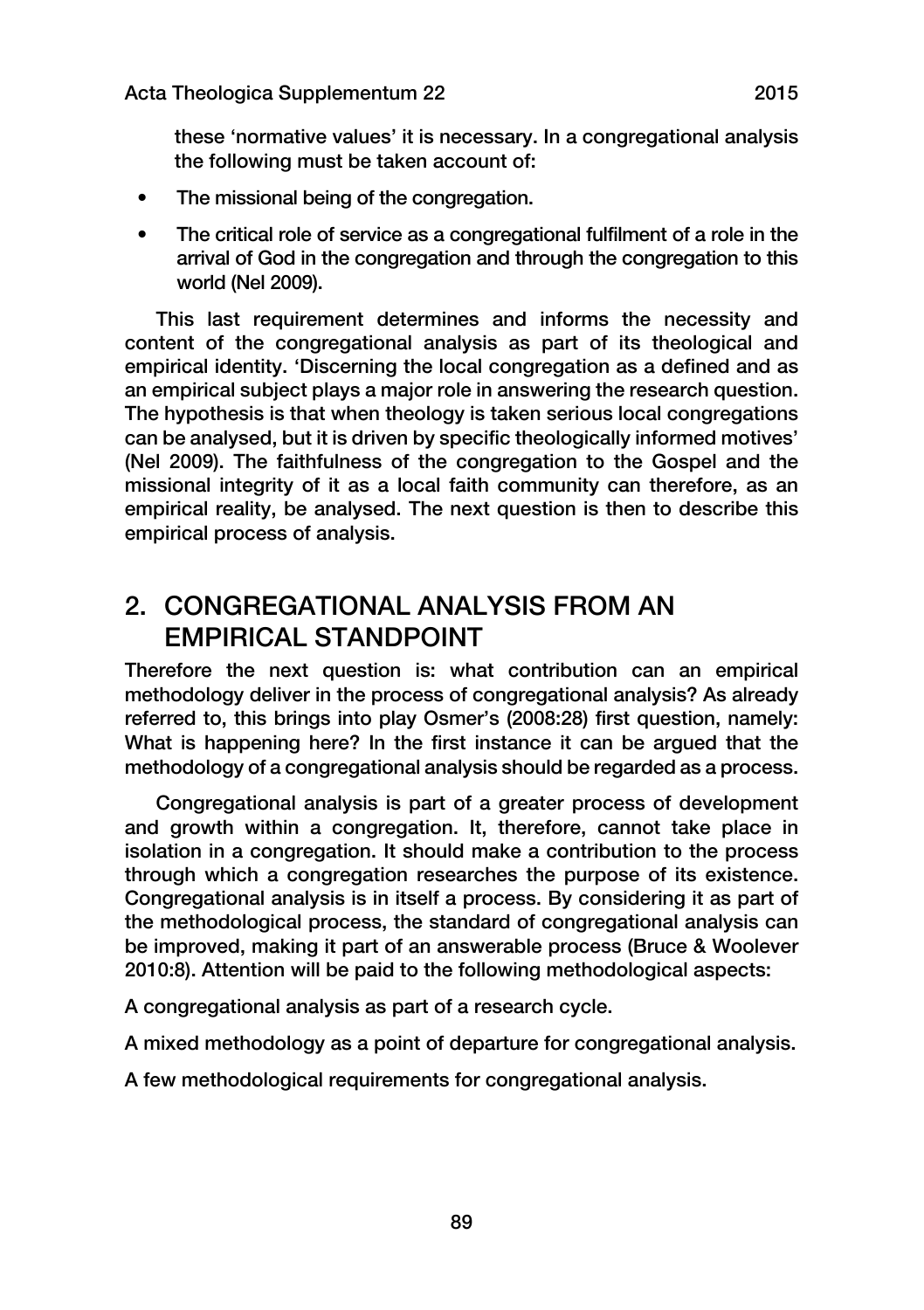2.1 All empirical investigations take place within a specific research cycle and a congregational analysis could, therefore, also be located within such a cycle. The empirical research can commence at various points within the cycle: in some cases it starts as theories and generalisations concerning a specific matter, while in other cases it could start with certain observations. With whichever question or observation it commences, it should, for the sake of a responsible process be carried through the cycle at least once. Tashakkori and Teddlie (1998:25) present the following as a responsible empirical research cycle:



Due to the contextual nature of congregations it can be assumed that in most of the cases an inductive deliberation would be used (Hendriks 2004:212). Inductively a problem can be observed within a congregation. The manner of care of the different age groups can lead to the question whether everybody in the congregation is looked after inclusively? The differences in age groups or generations could be investigated and then defined or interpreted in terms of a theory or a generalisation. On a deductive level it can be assumed that the postmodern human being cares less for his fellow creature, living more in an own and private world. An investigation within a specific group can be carried out to establish whether people with a post-modern view of life and the world are more individualistic, and are, therefore, less disposed to care for his/her fellow creature. In the case of a congregational analysis space should be left for both an inductive and deductive approach.

2.2 A mixed methodology can serve as a point of departure for congregational analysis. 'Mixed methods research is defined as a procedure for collecting, analysing and "mixing" both quantitative and qualitative data at some stage of the research process within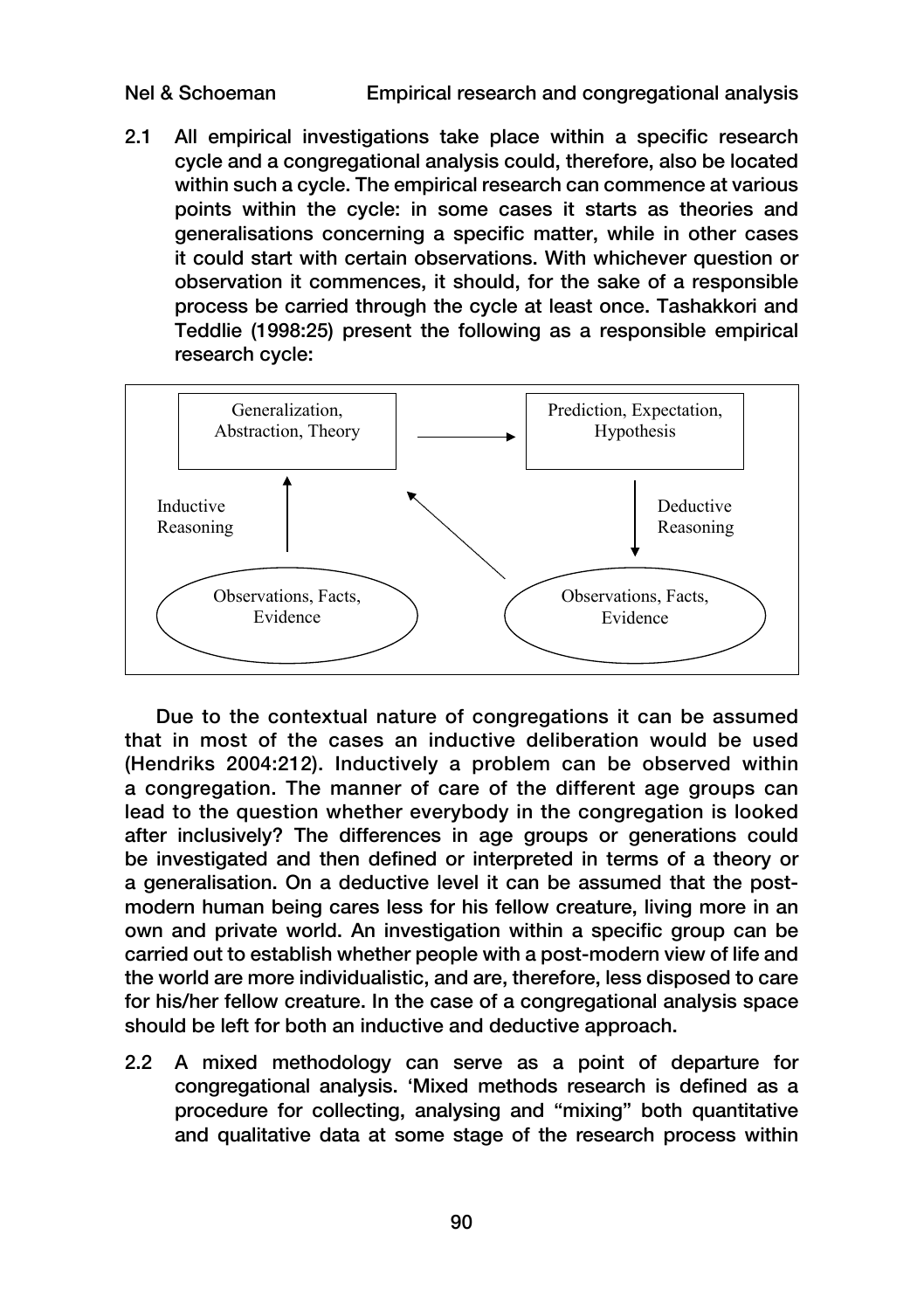a single study to understand a research problem more completely' (Ivankova, Creswell & Plano 2009:261). 'A mixed methodology is more than just collecting data from a quantitative or qualitative strand but involves the connection, integration and linking of these two strands' (Creswell 2010:51). The empirical research process and the nature of congregations make it essential that both a qualitative and quantitative approach should be used at certain stages. A 'mixed method' creates the opportunity to obtain a more comprehensive picture. On the contrary, in the process of congregational analysis it is essential to create space for a qualitative and quantitative approach and even possibly for a narrative one (see Meylahn 2012:56-63).

Quantitative research emphasises the quantification of information, and behaviour is described in terms of certain variables (Babbie & Mouton 2001:49). Qualitative research has as point of departure "… the insider perspective on social action" (Babbie & Mouton 2001:53). The purpose of qualitative research is to describe and understand, instead of explaining and predicting. The question is whether a choice could be made between qualitative and quantitative research? Quantitative research is embedded between a positivistic and empirical approach, and qualitative research between a constructionist and phenomenological orientation. The two approaches stood opposed to each other for a long time (Tashakkori & Teddlie 1998:3). A more pragmatic approach developed over time: '…[*T*]he use of whatever philosophical and/or methodological approach works for the particular research problem under study' (Tashakkori & Teddlie 1998:5). This means that the methodological tools, which 'work' in terms of the research question or empirical investigation, are used (Tashakori & Teddlie 1998:21). Space should, therefore, be allowed for quantative as well as qualitative research (cf. Ivankova *et al.* 2009). A mixed methodology will certainly add value to the process of congregational analysis because of the complexity of congregational life.

2.3 Certain methodological requirements for congregational analysis can be mentioned. The methodological dimension of a congregational analysis, in particular on a formal and structured level, requires that certain guidelines should be followed. In this regard the basic requirements are reliability, validity and representivity.

*Reliability*, as a quality of measurement, means that a specific technique, if repeatedly applied to the same object, should produce a similar result each time (Babbie & Mouton 2001:119, Babbie 2011:129). Neuman (2001:164) describes reliability as '…dependability or consistency. It suggests that the same thing is repeated or recurs under the identical or similar conditions.' The central requirement for validity in the process of data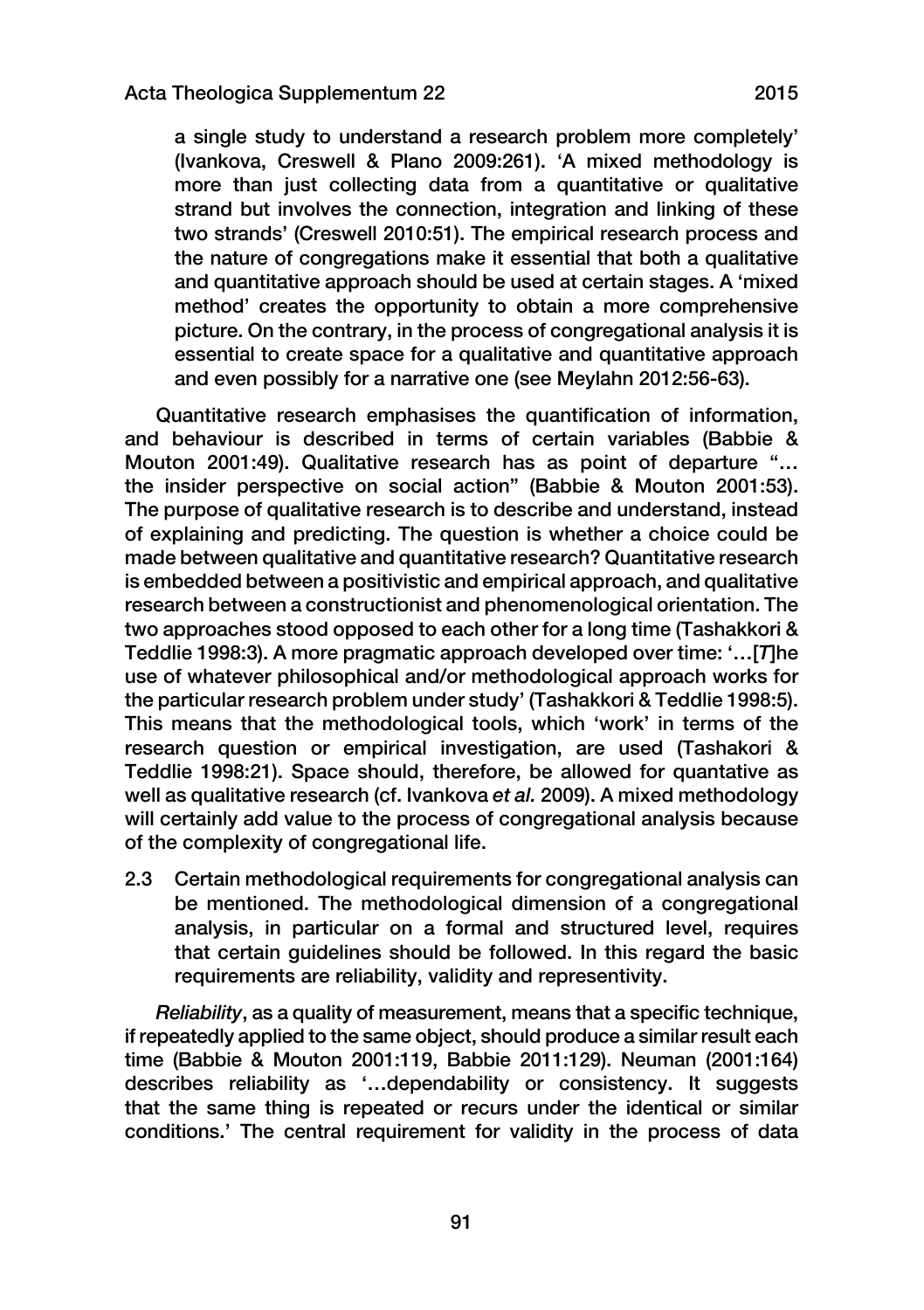collection is reliability, that is, whether the application of a (valid) measuring instrument on various research groups under different circumstances will lead to the same observations (Mouton & Marais 1993:81). Four variables determine the reliability of the observations: the researcher(s), the subject being studied, the measuring instrument and the context of the research (thecircumstances under which the research is taking place). Attention must be paid to each of these variables during the course of an empirical congregational analysis.

The requirement for reliability is applicable to both quantitative and qualitative investigations. Reliability refers specifically to consistency in qualitative research (Neuman 2001:170). Reliable interviews can be assured through pre-testing of interview schedules, the training of interviewers, selected structured choices , cross-testing of answers, and open questions (Silverman 2001:229).

The interpretation and conclusions made on the basis of the analysis must also be reliable. Mouton and Marais (1993:106) point to two aspects which would yield reliable conclusions:

- Are the facts (the data) obtained reliable?
- If it is assumed that the evidence is reliable, does it present adequate support for the conclusion?

Congregational analysis, whether quantitative or qualitative, cannot be carried out without reliability.

*Validity* refers to the extent to which the measuring instrument reflects the real meaning of the concept (Babbie & Mouton 2001:122, Babbie 2011:131-134). "Validity suggests truthfulness and refers to the match between a construct, or the way a researcher conceptualizes the idea in a conceptual definition, and a measure" (Neuman 2001:164). Silverman (2001:232) describes validity as truth "… interpreted as the extent to which an account accurately represents the social phenomena to which it refers." Reliability is required for validity. Reliability is, however, more easily obtainable than validity. As is the case with reliability, the requirement with regard to validity for both quantative and qualitative research applies. In qualitative research validity specifically refers to "... authenticity … giving a fair, honest, and balanced account of social life from the viewpoint of someone who lives it everyday." (Neuman 2001:171).

It is furthermore necessary to distinguish between internal and external validity (Mouton & Marais 1993:50–51):

• Internal validity refers to the fact that a specific study has generated accurate and true findings regarding the relative phenomenon being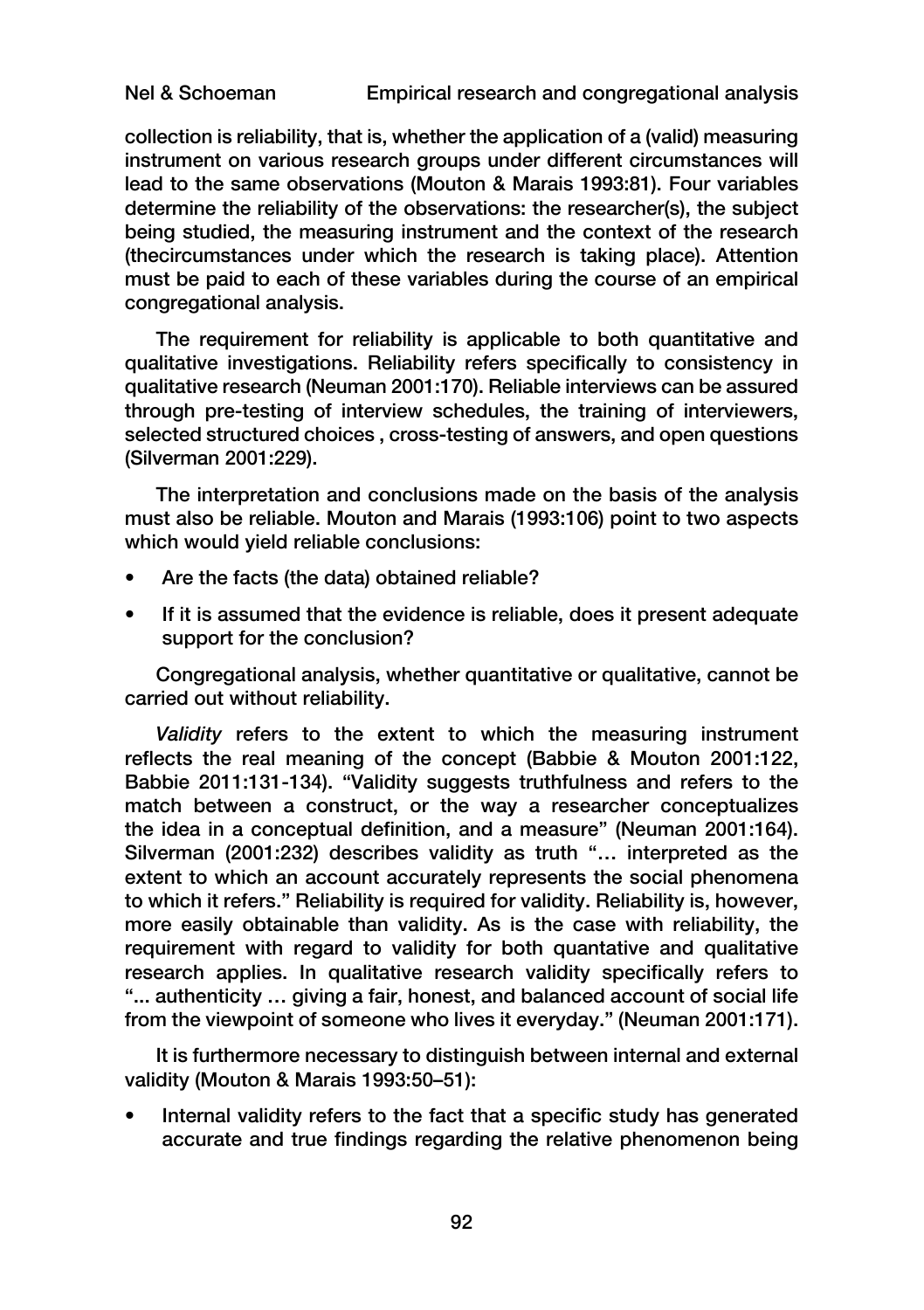studied. The question that has to be answered is whether the deductions are valid regarding the happenings in the congregation

• External validity, which is a further step, refers to the fact that findings of a specific project are representative of other similar cases. The findings, therefore, have a wider validity than only the project. External validity and representivity are, therefore, synonymous.

Mouton and Marais (1993:41–42) point to the following threats to validity in research:

- The *ecological fallacy* of coming to specific conclusions regarding groups when only individuals were studied, or vice versa. In the case of a congregational analysis this would, for instance, mean that the view of a few individuals would not be valid for the whole congregation.
- The *reductionistic tendency* refers to the tendency amongst researchers to provide in their own research only explanations in terms of their own disciplines. In this manner social explanations for a phenomenon are, for instance, presented without taking economic factors in consideration. A holistic approach would work against this tendency. It goes without saying that in the case of a congregational analysis the use of various disciplines would provide a more holistic and comprehensive explanation to a congregation.

Silverman (2001:232) refers to two ways of ensuring the validity of qualitative research:

- Different data bases (quantitative and qualitative) can be compared through the use of different methods (observation, interviews, and so forth) to establish whether the same conclusion has been arrived at; this is known as triangulation.
- The researcher can take his findings back to the subject studied. If they agree with the findings, the validity is stronger. This is known as respondent validity (Silverman 2001:233).

It could sometimes happen that the richness of a concept be diminished by a reliable and valid description of the concept. This is an inevitable problem, but could be overcome by using '… several different measures, taping the different aspects of the concept' (Babbie & Mouton 2001:233). As with reliability, validity is also an important concept which should be considered in a congregational analysis.

The question regarding *representivity* is who should during the congregational analysis be included or excluded. In this regard sampling is important. 'Sampling is the process of selecting observations' (Babbie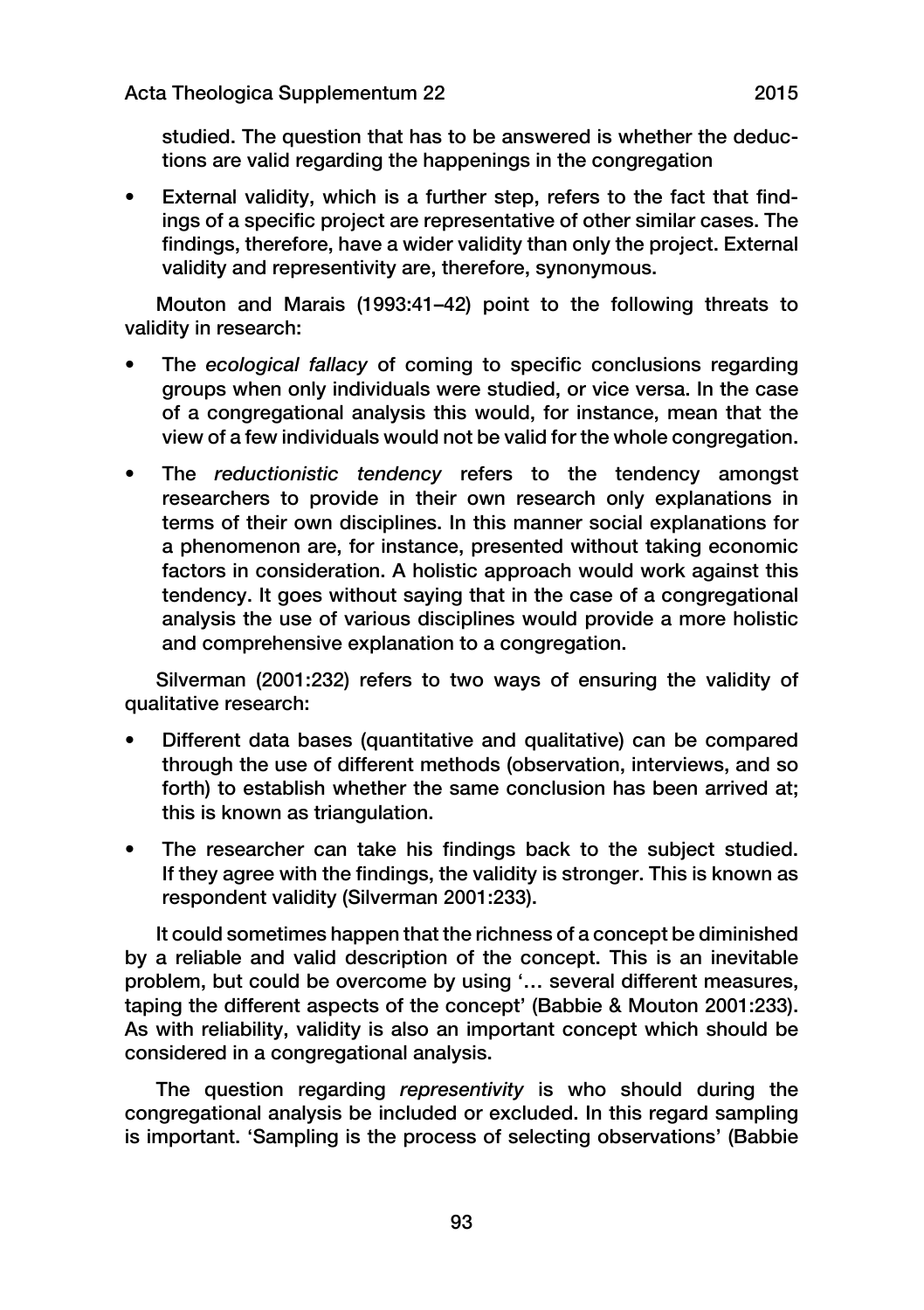& Mouton 2001:164). Sampling is particularly emphasised in quantitative research. The purpose is to carry out representative sampling in order that generalisations regarding the greater group can be made. Quantitative research makes use of random sampling. An important principle of random sampling is that it should be representative of a specific population or group. This happens when each member of the population has an equal opportunity to become part of the sampling exercise (Babbie & Mouton 2001:173)

Qualitative sampling does not emphasise the nature of representation to that extent. The purpose of sampling in this case is '… to collect specific cases, events, or actions that can clarify and deepen understanding' (Neuman 2001:196). In qualitative research use is made of non-probable or non-random sampling. . Examples of non-randomized samples are accidental, quota, purposeful and snowball samples (Neuman 2001:196). In this case the limitations should be indicated clearly.

Representivity is an important methodological requirement for congregational analysis as an empirical project. The critical question is who is being listened to and what weight is accorded to the voices. Do the leaders of a certain group always know best? Is there not at times too much weight given to ministers during the process of analysis? The requirement of representivity creates a framework within which the different voices can be listened to in a credible manner.

## 3. CONGREGATIONAL ANALYSIS: GUIDELINES FOR A SOUTH AFRICAN CONTEXT

In this section empirical congregational analysis within and for a South African context is looked at. What should an empirical investigation look like which would help in a South African congregation, taking the South African context seriously? The concept of 'contextualisation' can be of assistance, because it deals with the message of the Church which incarnates '… itself in the life and world of those who embraced it' (Bosch 1991:420–432). The discussion regarding congregational analysis poses at least two questions:

- How is the context within the process of congregational analysis established?
- How does the South African context affects the congregational analysis which should be undertaken?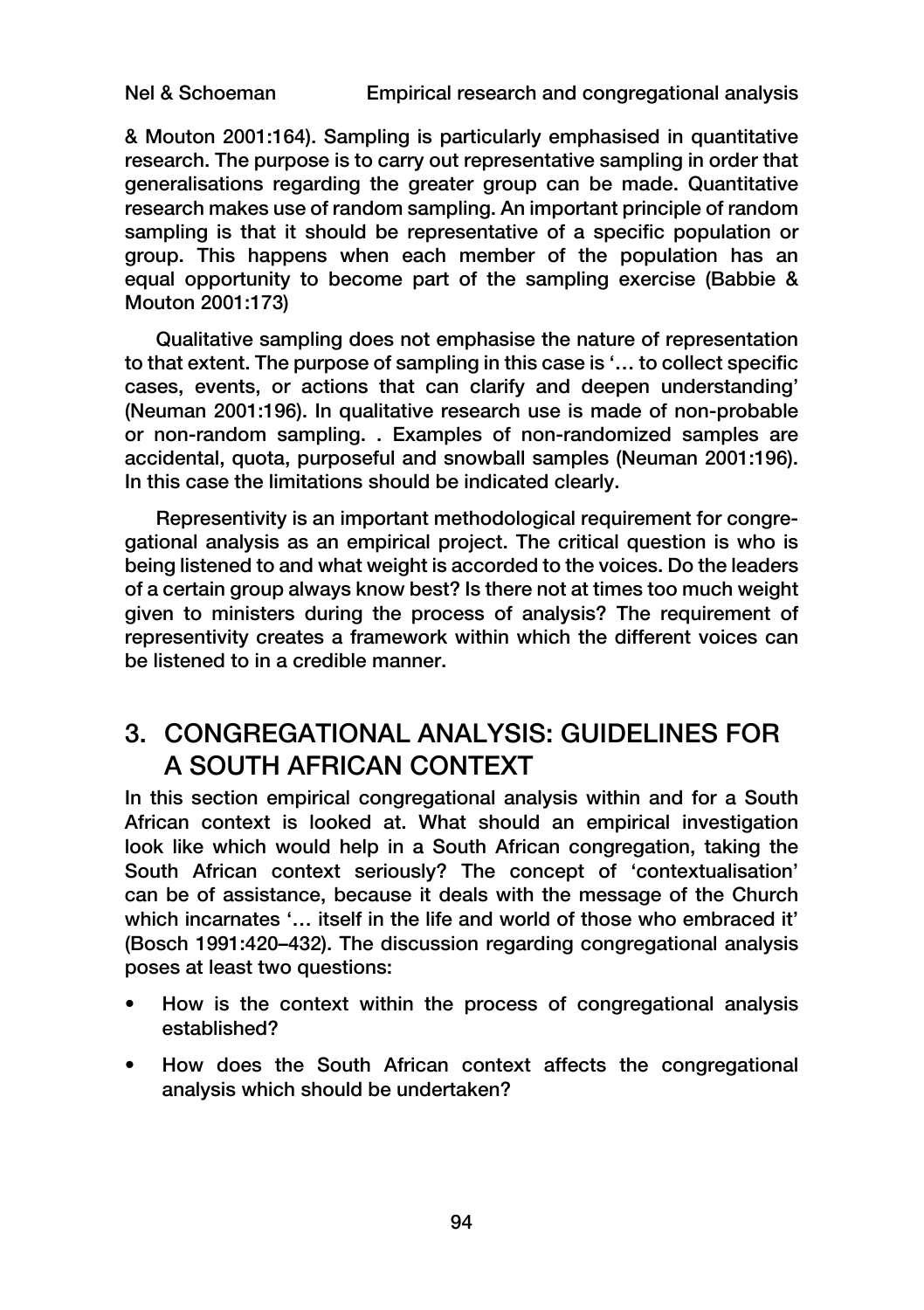## 3.1. The context of the congregation

Firstly, how is the context established within the process of congregational analysis? The congregation is not only a theoretical possibility, but also an empirical reality. Nel (1994:12) correctly distinguishes between the congregation as a defined subject and as an empirical one (see point 1 for a discussion of this). Seen from a theological and theoretical perspective, it is clear that the congregation finds itself in a specific form within a certain locality, which constitutes the context of the congregation. To ensure that a congregation does not stagnate and be caught up in maintenance, a congregational analysis as part of a greater process of growth and development of the congregation is imperative. 'Contextual analysis is necessary when a congregation is self-centred, or to such an extent focused on its own institutional well-being that it loses sight of its missional character and the needs and challenges that must be addressed in its community' (Hendriks 2004:69). Stagnation of a congregation can easily takes place, if caught up only in satisfying its own requirements, ignoring daily needs. The context and changes in this regard cannot be ignored.

The interaction with the congregational context is of critical importance. Which factors can further the interaction between the congregation and its context? From an investigation of '… de christelijke presentie in een (grote stads)wijk' ("a Christian presence in the city suburbs") which Schippers and Jonkers (1989:31-53) carried out in four cities in the Netherlands (Amsterdam, The Hague, Rotterdam and Jonkers) the following factors are mentioned to improve the interaction between congregation and context:

- *Openness.* There is an open attitude from the congregation towards the community. There can be no question of a closed Church attitude looking only inwards. This means that an ecumenical attitude should prevail, as well as an attitude of service to the 'others' in the congregation.
- *Interaction.* The community is continuously changing and mobility within it is substantial. This results in tension and anxiety within congregations. The congregation cannot be kept imprisoned by the attitudes of the middle class. The process of learning leads to an acceptability to learn from others and this normally takes place within a network of relations.
- *Development of identity.* An openness towards, and an interchange with the community inevitably leads to change or development in the identity of a congregation. The other and the poor in the community are in interaction with the congregation and expect that the congregation responds to them. This challenges the congregational identity and can lead to change or development in the congregational identity.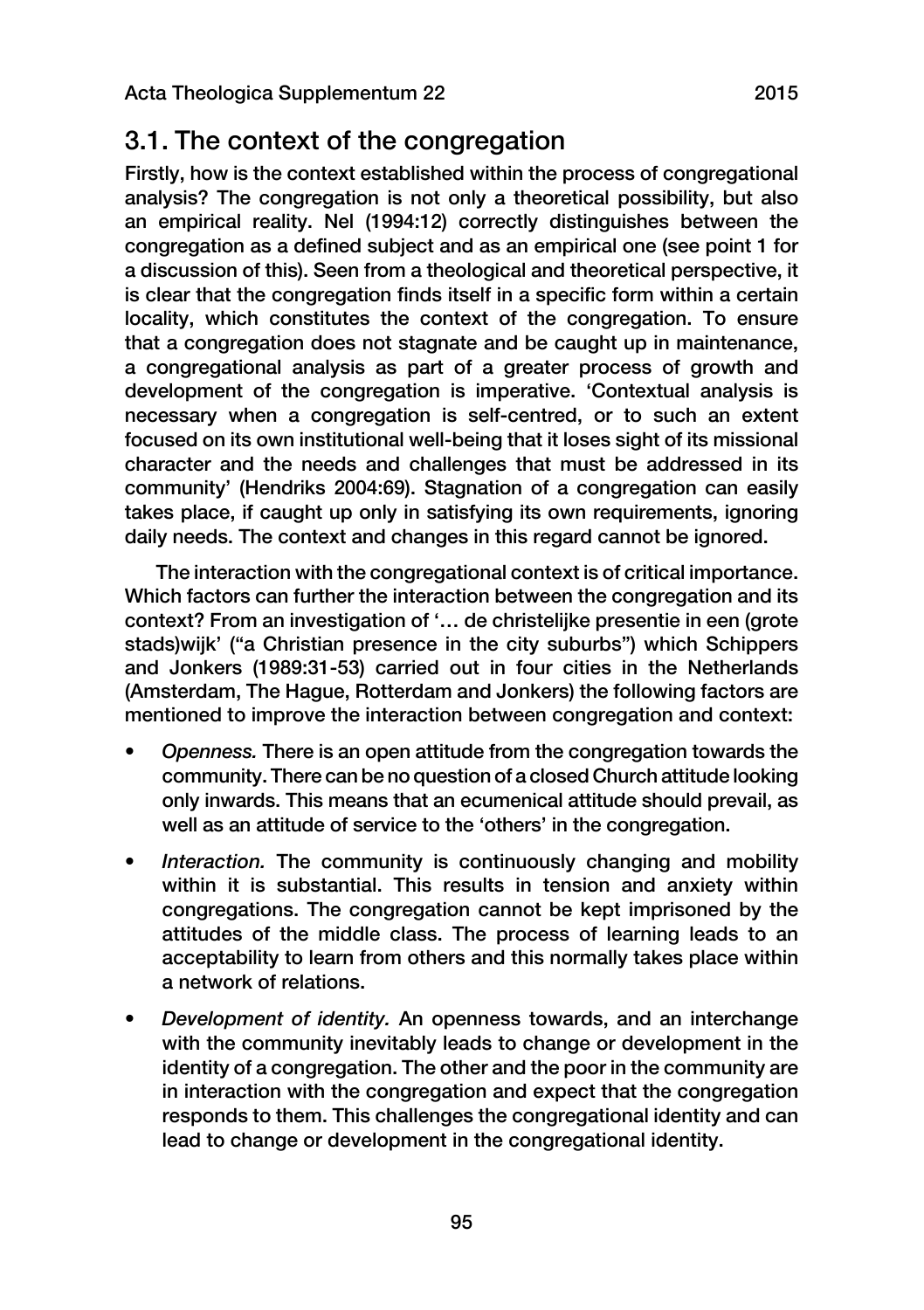Openness, interaction and the development of identity are three concepts which determine and describe the interaction between congregation and context. How can this be addressed in a congregational analysis?

'Congregational studies' (see Carroll 1990; Ammerman *et al.* 1998; Hendriks 2004) as a methodology for congregational analysis pays specific attention to the interaction as a field of research between the congregation and the community. 'Congregational studies' emphasises that an important part of congregational analysis is to ascertain the social context within which a congregation is placed. Social context refers to the local and global world within which the congregation exist.

The term used by both Ammerman *et al.* and Hendriks is the 'ecological framework' of the congregation, with it as an organism within a specific environment. The social and religious worlds are formed by various 'organisms'. The congregation is an 'open system' which functions within a specific context and for that reason there is interaction between the congregation and the social environment. The latter consists of the residential or geographical area within which the congregation is situated, and the economic and political entities which influence it: even globalisation influences a congregation (Ammerman *et al.* 1998:41)

The interaction between the congregation and the surroundings takes place on various levels demographically: the composition of the population, a shared culture and organisations which function in an interactive manner with the congregation. A wide variety of individuals, cultures and organisations shapes the context of each congregation. 'By carefully studying this context and discovering a place within it, congregations can work together for good' (Ammerman *et al.* 1998:74).

Hendriks (2004:76-79) points to three levels which should be taken in consideration in terms of congregational context:

1. The greater world viewed on a *macro level*. The congregation is part of a global environment webbed together in networks, technological innovations and sosio-political changes. Friedman points to the fact that the world has become flat: "I am convinced that the flattening of the world, if it continues, will be seen in time as one of those fundamental shifts or inflection points, like Gutenberg's invention of the printing press like the rise of the nation-state, or the Industrial Revolution …" (2006:49). Congregations in South Africa are inseparable from other parts of Africa and are, therefore, part of the continent's challenges and problems. Within the South African context congregations are part of a post-apartheid and democratic society which presents different questions to congregations.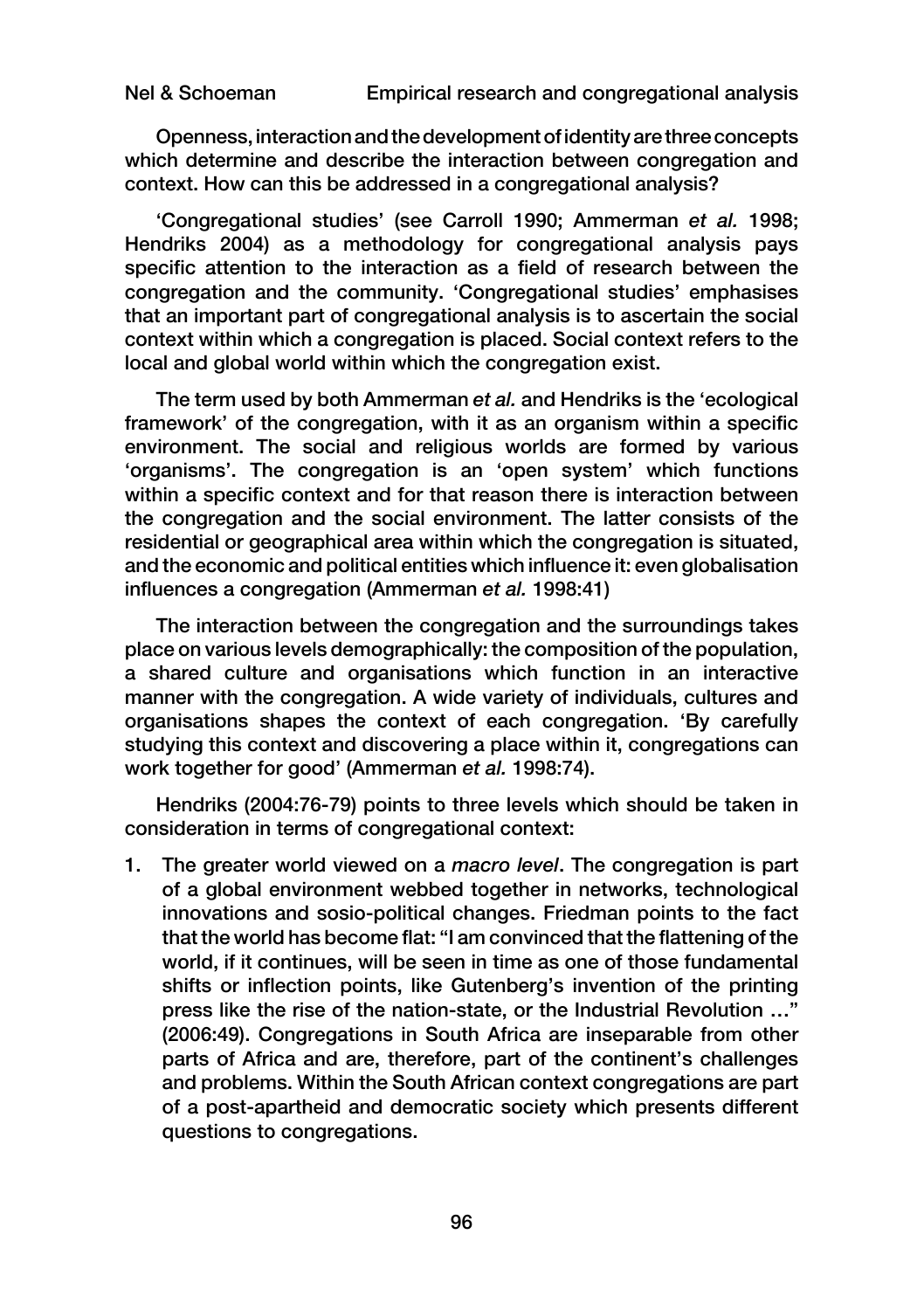- 2. The *meso level* refers to the district and greater community where a congregation is situated. The influence of the province, city or rural area of which the congregation is part of, cannot be ignored. The local community's distress and needs like poverty, unemployment and xenophobia also pose challenges to the congregation.
- 3. Finally, the *micro level* refers to the congregation's immediate surroundings. The people and suburb where the congregation is situated form the immediate context and should be reflected in the congregation.

As already mentioned a congregation should understand its calling and reason for existence, and live accordingly. All three abovementioned levels describe the context of the congregational ecology. A congregation which deals with this in a serious manner should, therefore, give attention to all three levels in its search and evaluation of a contextual congregational service.

## 3.2 The influence of the South African context on congregational analysis

The importance and place of the context within the process of congregational analysis has been discussed above. The next question is how the South African context has an impact on the process of congregational analysis? Without being exhaustive the following markers which cannot be ignored are mentioned.

If the three levels of ecological analysis are considered the following question can be asked: from where can the information regarding the context and situation within the three levels be obtained? An important point of departure is to understand that it is more than a theological question. Different disciplines will have to be involved. Different theological perspectives help to inform the discernment process (Van Gelder 2007:105). Therefore, it is a *multi-disciplinary project*. Without being exhaustive it can be pointed out that it has, amongst others, an economic, political, educational and sociological dimension. Congregational analysis is, therefore, an activity which heeds the voice of various disciplines. By doing this the danger of reductionism as a threat is avoided.

A single congregation can only contribute to a limited extent within the community. The matter rather concerns all the congregations within a community who can together play a comprehensive role and make a contribution. It calls, therefore, for an *ecumenical dimension* for the involvement of a congregation in a specific community. The history of being divided within the South African context requires that congregations which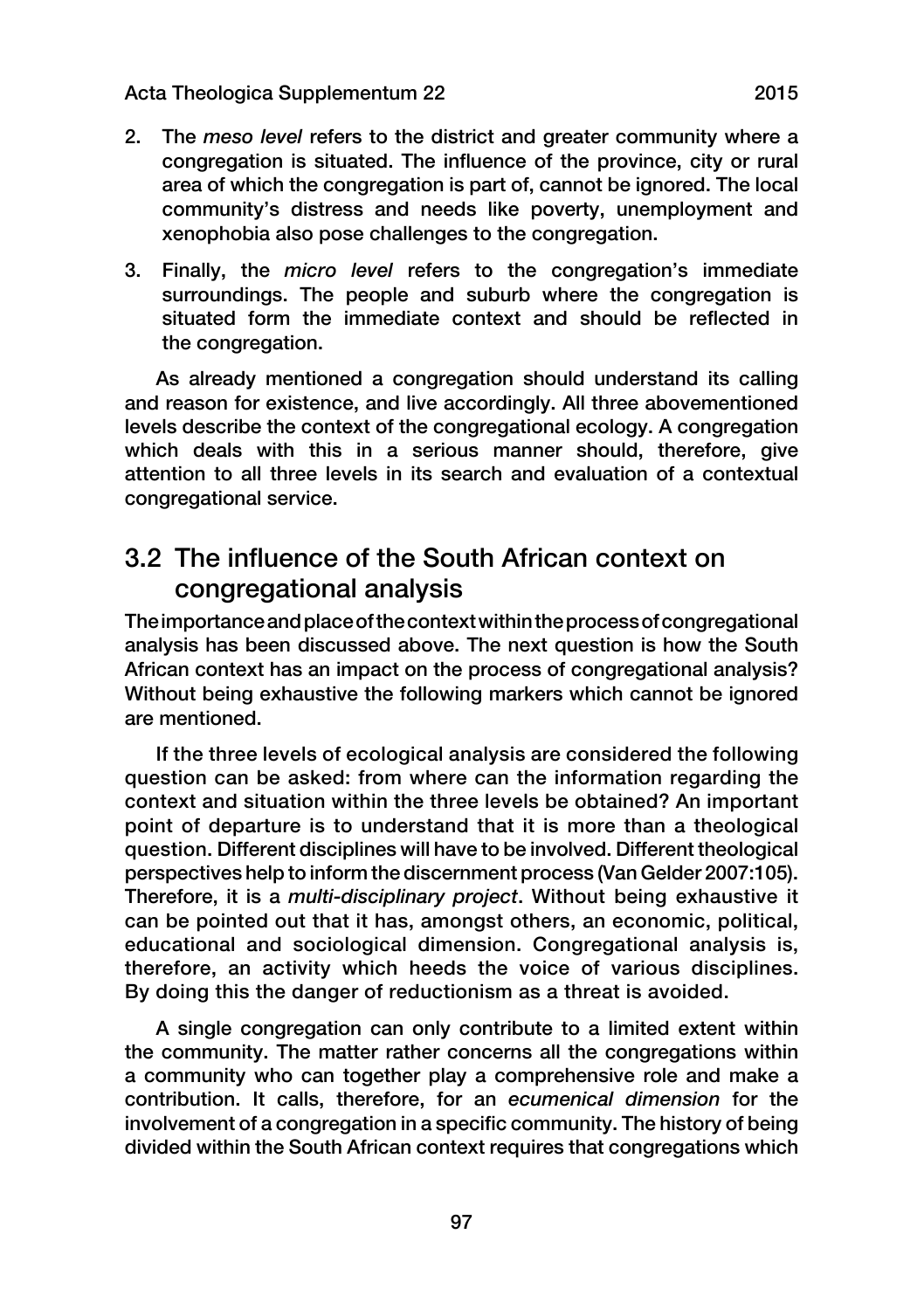were 'far' away from each other will become closer and work together for the kingdom and the community, thereby creating a space wherein various voices will be listened to.

How can a congregation listen to the voice of a wider community and the matters which society wants to deal with? The demography of a country and/or region is always an important voice; StatsSA provide in this regard a useful service (see for example the General Household Survey, GHS 2013). The South African reconciliation barometer of the Institute of Justice and Reconciliation provides data and information regarding reconciliation in the country (see Cilliers & Nell 2011). It is also possible, within the South African context to look at the following three voices as examples to engage with the South African context:

- From within the ecumenical religious environment the conference in 2003 of the South African Leadership Assembly (SACLA) placed the following seven major issues on the table: HIV/Aids, violence, racism, poverty and unemployment, sexism, family crises and violence, and corruption (Cilliers 2007:2-4). The argument could be that congregations and denominations in their environment cannot ignore these major problems, if they want seriously to consider the South African context.
- A second voice in the field of scenario planning is the Dinokeng scenario of 2009. Dinokeng identified important liabilities for the South African society that are poverty, unemployment, education and within the field of health care the impact of HIV/Aids and TB. Life expectancy has decreased from 63 years in 1990 to 51 in 2006. Religious organisations were once voices of poor people, however, since 1994, with a few notable exceptions, they have lapsed into their comfort zones and are preoccupied exclusively with the after-life (Dinokeng n.d.:18). The remark on the role of religious organisations in the South African society is significant and should be a challenge to congregations. The Dinokeng scenario team chooses for a walk together, and not a walk apart or walk behind, strategy (Dinokeng n.d.:68-69). The challenge is for churches and congregations, to be engaged and taking responsibility for the challenges that society are facing. The question is which role congregations can play to make the third scenario – 'walking together' – a reality?
- The National Development Plan (NDP) is a third voice that could be used as an instrument to identify challenges in the South African society. The NDP remarks that the continued social and economic exclusion of millions of South Africans, reflected in high levels of poverty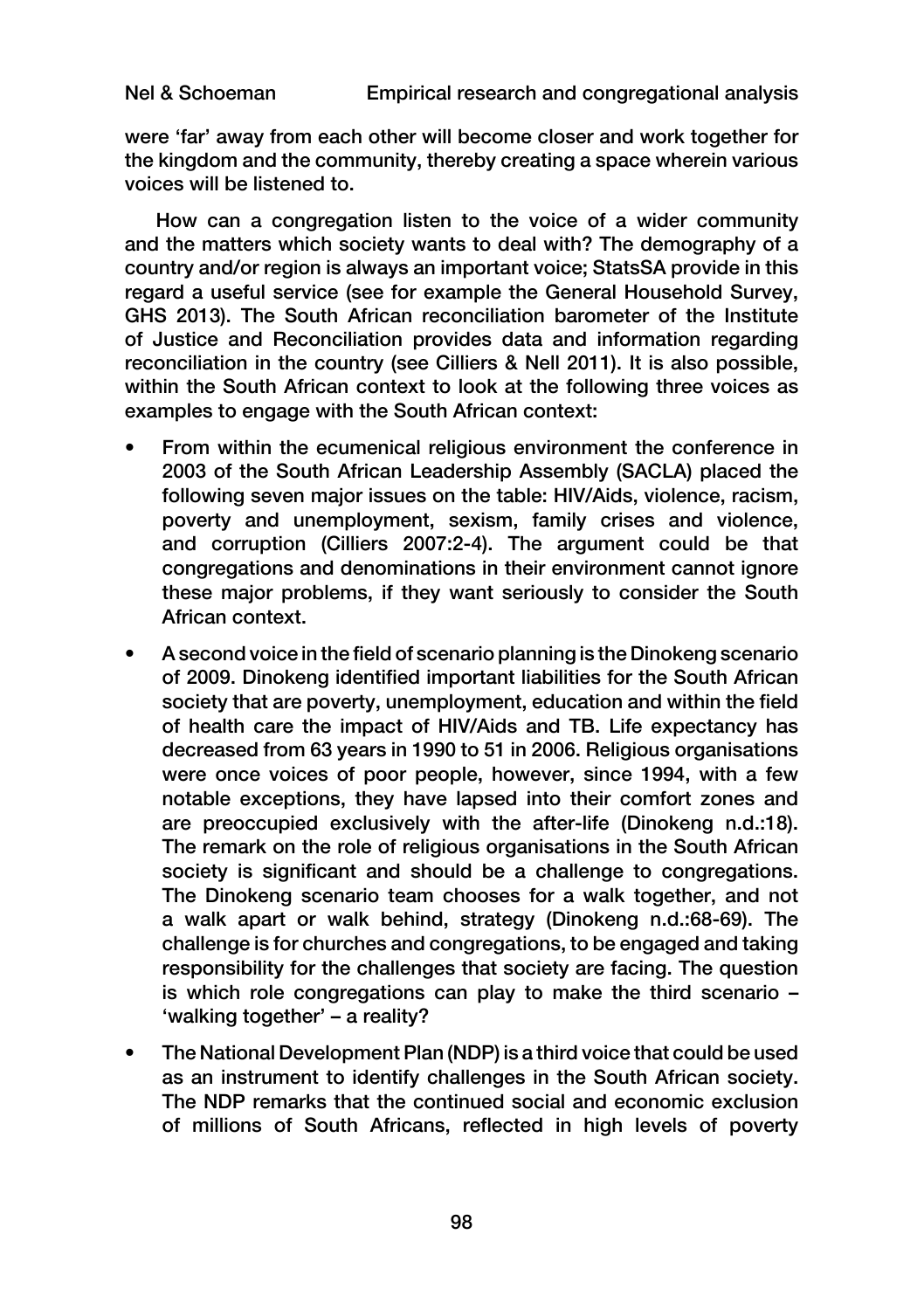and inequality, is the biggest challenge (NDP 2012:7). Eliminating poverty and reducing inequality is there for key strategic objectives (NDP 2012:29). The NDP states that for many South Africans, faith is an important element of social capital, and religious institutions are also useful for the social cohesion project because they are a repository of social values (NDP 2012:27). Congregations could position themselves by using social capital (or spiritual capital) to build social cohesion and strengthen social values in the South African society.

Contextualising is not a comfortable or simple matter. Only a few markers have been indicated above in the search of a process of congregational analysis which seriously engages the South African context.

## 4. A CRITICAL REFLECTION REGARDING THE ROAD AHEAD

It is, in light of the preceding arguments, of critical importance in a congregational analysis that three aspects are kept in mind:

- *• Theologically* a congregation is more than and different from a social institution which should be governed and organised well: it concerns a practical theological ecclesiology which defines and describes a congregation. Congregations are instruments for the coming of the kingdom and an analysis should demonstrate the defects and possibilities for growth.
- *• Methodologically* certain rules of play apply to be able to present a credible picture regarding the state of the congregation: and part of such an empirical process is to ensure that the analysis is reliable and valid. Only then can valid conclusions and generalisations made regarding a congregation and denominations.
- *• Contextually:* congregations do not exist and function in a vacuum. Therefore, the locality and context of the congregation is important. Spaces should be created so that voices from the community and society can be heard, and as a result used for the development of a local congregational theology.

The SACLA giants, Dinokeng scenario and the NDP accord a critical place and role to congregations in the South African community. On the way forward and in the coming of the kingdom an empirical congregational analysis can assist congregations in making a difference within the framework of a contemporary ecclesiology.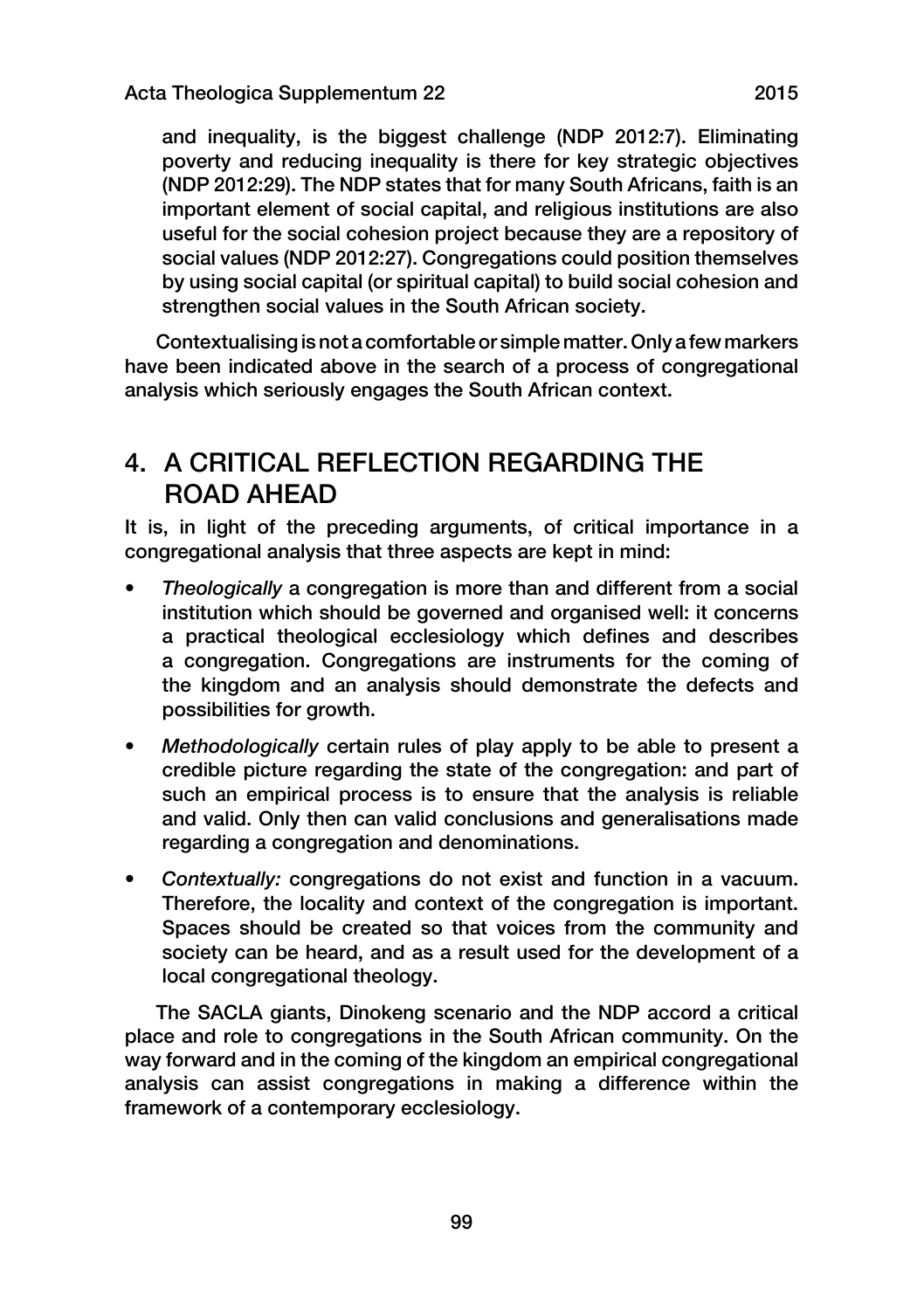## BIBLIOGRAPHY

#### Ammerman, N. Carroll, J.W., Dudley, C.S. & McKinney, W. (eds.)

1998*. Studying congregations. A new handbook*. Nashville: Abingdon press.

#### BABBIE, E.

2011. Introduction to social research. Canada: Wadsworth.

#### Babbie, E. & Mouton, J.,

2001. *The practise of social research South Africa*, Oxford: Oxford University Press.

#### Bosch, D.J.,

1991. *Transforming mission. Paradigm shifts in the theology of mission*, New York: Orbis Books.

#### Bruce, D. & Woolever, C.

2010. *A field guide to Presbyterian congregations,* Kentucky: John Knox Press.

#### CARROLL, J.W. (EDS).

1990. *Handbook for congregational studies.* Nashville:Abingdon Press. 6th print.

#### Cilliers, J.

2007. Creating space within the dynamics of interculturality : The impact of religious and cultural transformations in post-apartheid South Africa. *IAPT April:1–24.*

#### Cilliers, J. & Nell, I.

2011. " Within the enclave " – Profiling South African social and religious developments since 1994. *Verbum et Ecclesia* 32(1):1–7.

#### Creswell, J.W.

2010. Mapping the developing landscape of mixed methods research. In A. Tashakkori & C. Teddlie, (eds.) *Sage handbook of mixed methods in social and behavioural research*, (California: Sage Publications), pp. 45-68.

#### **DINOKENG**

2009. Dinokeng scenarios: 3 futures for South Africa. [online] Retrieved from: http://www.dinokengscenarios.co.za/pdfs/book\_small.pdf

#### FIRET, J.

1977. *Het agogisch moment in het pastoraal optreden.* Kampen:Kok.

#### GENERAL HOUSEHOLD SURVEY 2013.

2014. *General household Survey 2013.* Pretoria: StatsSA.

#### Friedman T.L.

2006. *The world is flat.* Penguin Books London

#### Hendriks, H.J.

2004. *Studying congregations in Africa.* Wellington: Lux Verbi.BM.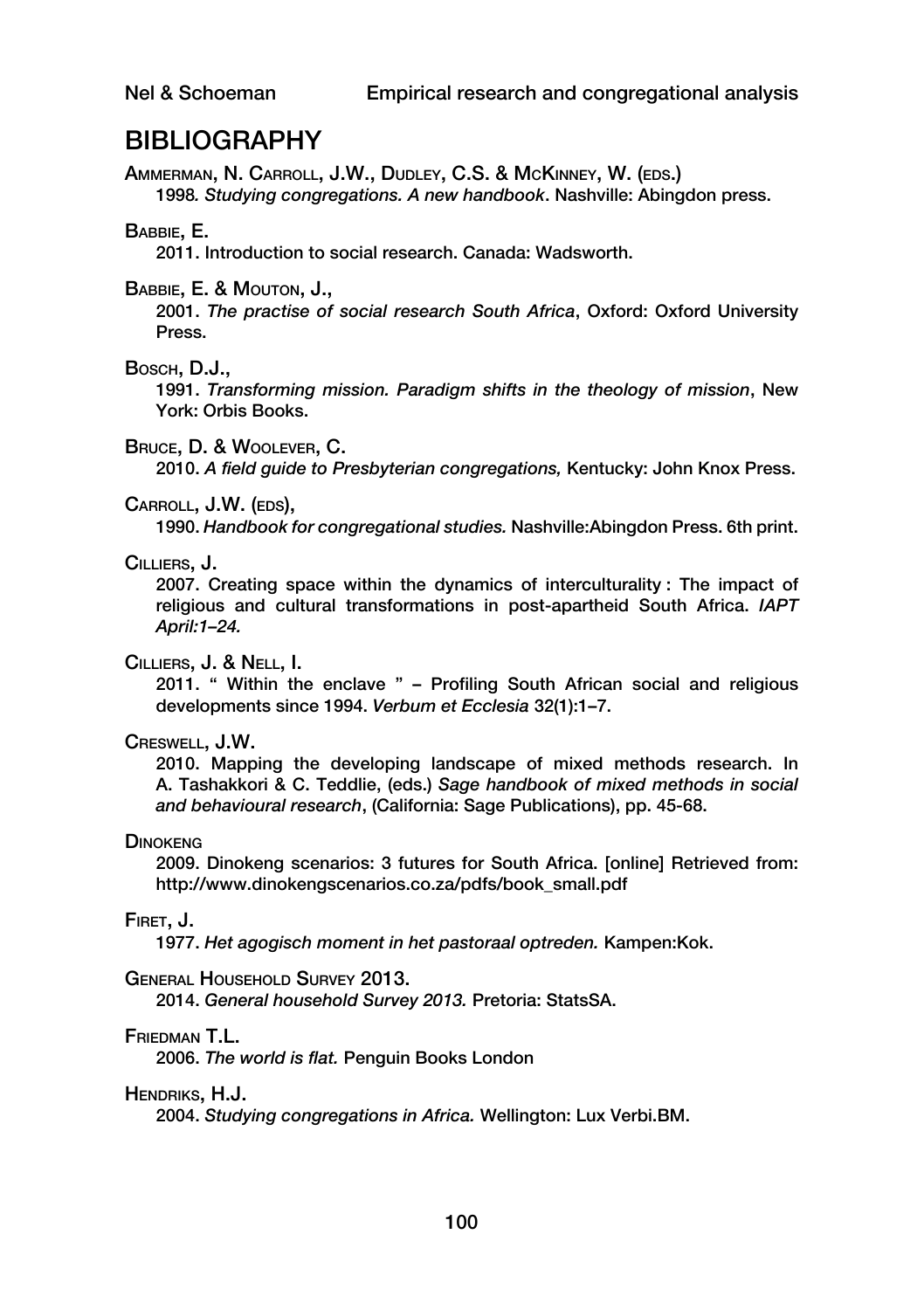#### Ivankova, N.I., Creswell, J.W. & Plano, C.V.L.,

2009. Foundations and approaches to mixed methods research. In K. Maree, (ed*.) First steps in research,* (Pretoria: Van Schaik Publishers), pp. 253–282.

#### Meylahn, J-A

2012. *Church emerging from the cracks. A church in, but not of the world.*  Stellenbosch: SunPress.

#### Mouton, J. & Marais, H.C.

1993. *Basic concepts in the methodology of the social sciences*., Pretoria: HSRC, third impression.

#### National Development Plan

2012. "National Development Plan 2030. Our Future-make it work" [online] Retrieved from: http://www.poa.gov.za/news/Documents/NPC%20National%20 Development%20Plan%20Vision%202030%20-lo-res.pdf

#### Nel, M.

1994. *Gemeentebou*. Halfweghuis: Orion

1998. *Gemeentebou:'n Reformatoriese Bediening.* PTSA, 13/2: 26-37.

2009. Congregational analysis: A theological and ministerial approach. *HTS Teologiese Studies / Theological Studies* 65(1):432–448.

2011. Missionale integriteit en kontekstuele relevansie. *HTS Teologiese Studies / Theological Studies* 67(3):1–9.

2015. *Identity-driven churches. Who are we, and where are we going?,*  Wellington: Biblecor.

#### Neuman, W.L.

2001. *Social research methods. Qualitative and quantitative approaches.*  Boston: Allyn and Bacon.

#### Ogden, G.

1990. *The new reformation. Returning the ministry to the people of God.*  Zondervan: Grand Rapids.

#### Osmer, R.R.

2008. *Practical Theology. An introduction.* Grand Rapids, Michigan: Wm. B. Eerdmans Publishing Co.

#### Schippers, K.A. & Jonkers, J.B.G.

1989. *Kerk en buurt*. Kok, Kampen.

#### Silverman, D.

2001. *Interpreting qualitative data*. London: SAGE Publications,

#### Tashakkori, A. & Teddlie, C.

1998. *Mixed Methodology: Combining Qualitative and Quantitive Approaches (Applied Social Reseach Methods)*, California: SAGE Publications.